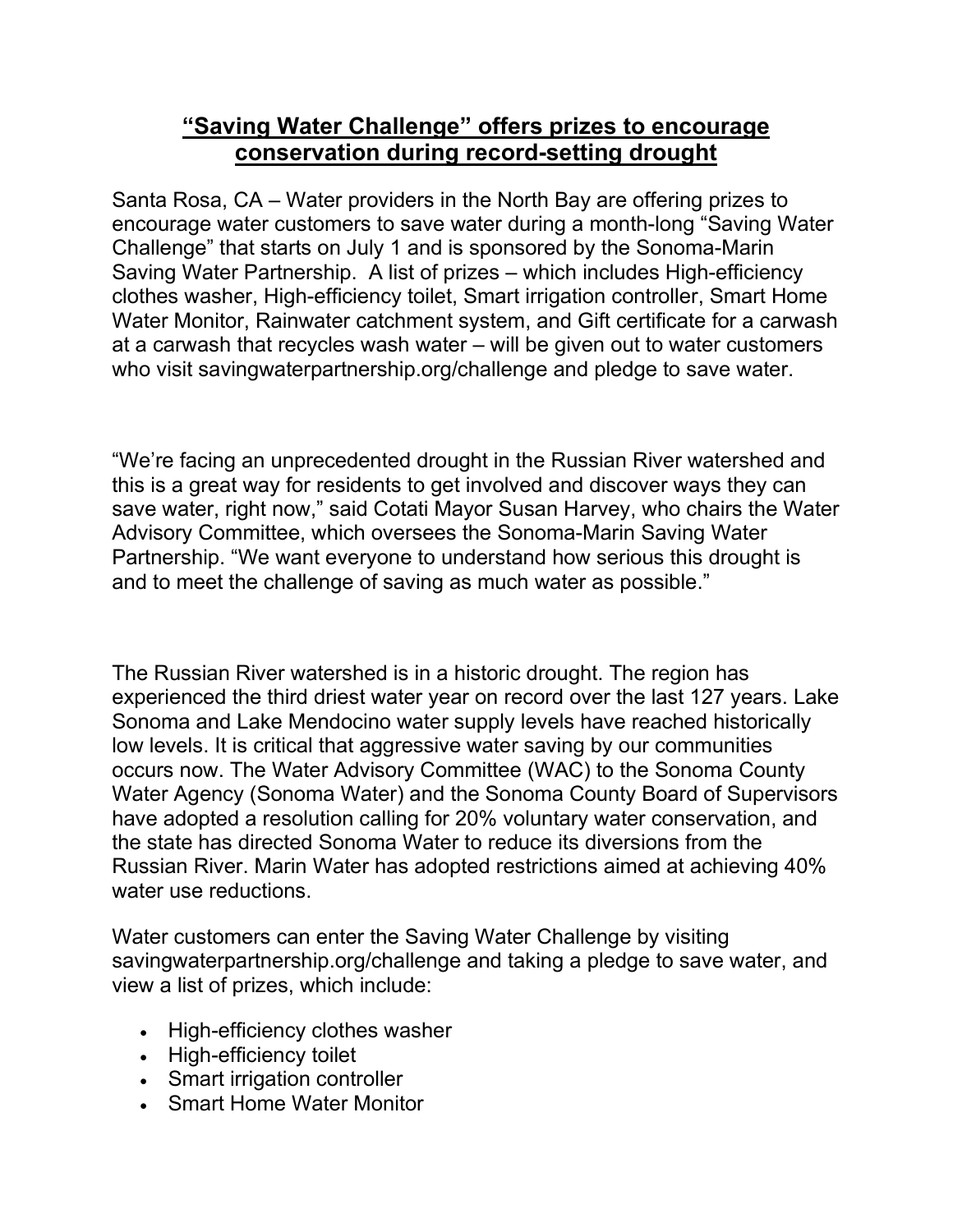- Rainwater catchment system
- Gift certificate for a carwash at a carwash that recycles wash water

For more details and to enter the Saving Water Challenge, visit savingwaterpartnership.org/challenge

Sonoma-Marin Saving Water Partnership represents 13 water utilities in Sonoma and Marin counties who have joined together to provide a regional approach to water use efficiency. The utilities are the Cities of Santa Rosa, Rohnert Park, Petaluma, Sonoma, Cotati, Healdsburg, Cloverdale; North Marin and Valley of the Moon Water Districts, Marin Water, Town of Windsor, California American Water - Larkfield and Sonoma Water. Visit us on the Web at www.savingwaterpartnership.org

---------

## **El "Desafío para Ahorrar Agua" ofrece premios para animar el ahorro durante una sequía sin precedentes**

Santa Rosa, CA - Los proveedores de agua en el norte de la bahía están ofreciendo premios para animar a usuarios a ahorrar durante el "Desafío para ahorrar agua" el cual comienza el 1 de julio, dura un mes, y está patrocinado por Sonoma-Marin Saving Water Partnership. Se entregará una lista de premios - que incluye, una lavadora de ropa de alta eficiencia, inodoro de alta eficiencia, controlador de riego inteligente, monitor de agua inteligente para el hogar, sistema de captación de agua de lluvia y certificado de regalo para un lavado de autos donde se recicla el agua del lavado - a los clientes de agua que visiten savingwaterpartnership.org/challenge y se comprometan a ahorrar agua.

"Nos enfrentamos a una sequía sin precedentes en la cuenca del río ruso y esta es una excelente manera para que los residentes se involucren y descubran formas para el ahorro de agua", dijo la alcaldesa de Cotati, Susan Harvey, silla del Comité Asesor del Agua que supervisa la Asociación para el ahorro de agua de Sonoma-Marin (Sonoma-Marin Saving Water Partnership.) "Queremos que todos comprendan la gravedad de esta sequía y que reten el desafío de ahorrar la mayor cantidad de agua posible".

La cuenca del río ruso está en una sequía histórica. La región ha experimentado el tercer año de agua más seco registrado en los últimos 127